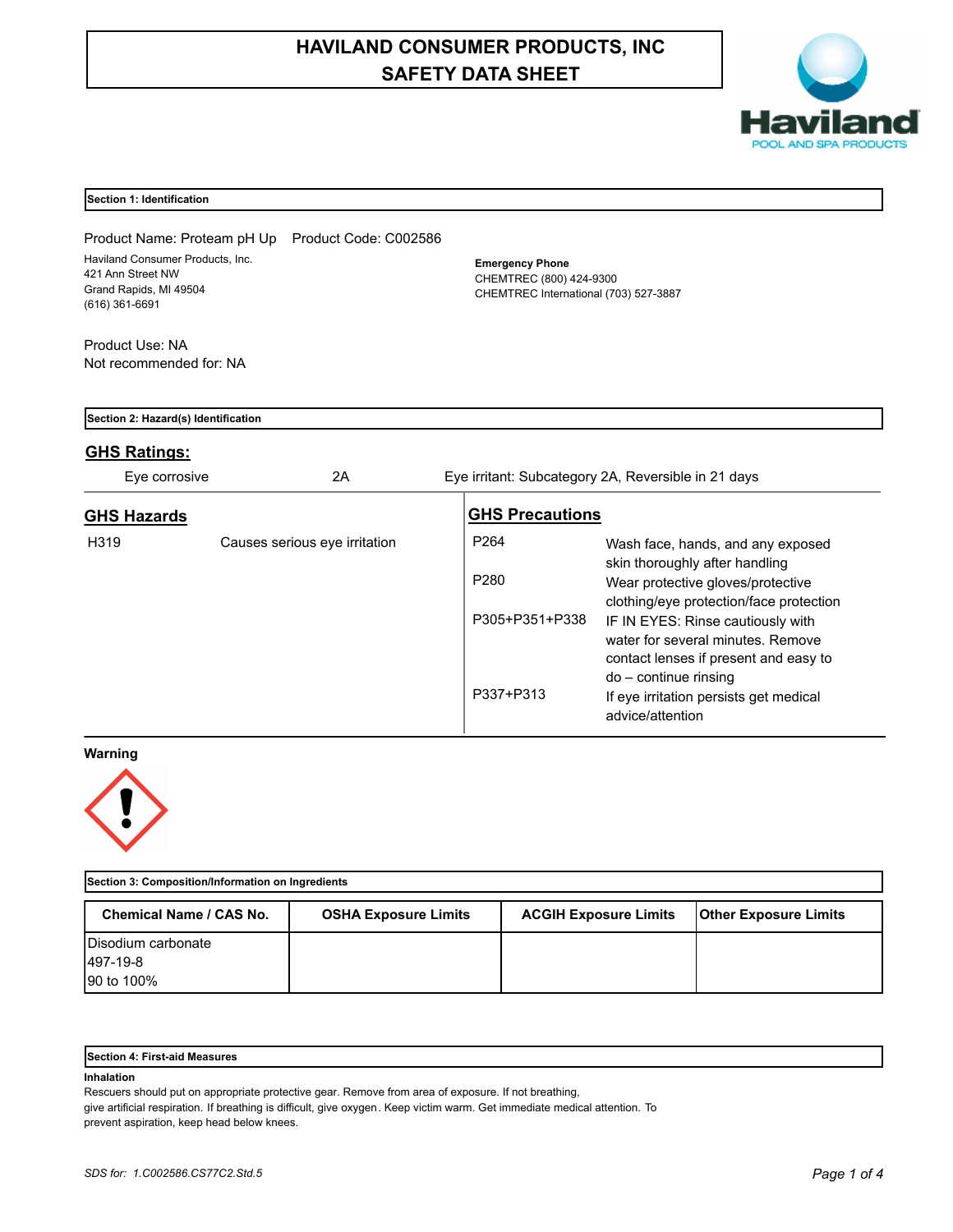## **Eye Contact**

Immediately flush eyes with water. Flush eyes with water for a minimum of 15 minutes, occasionally lifting and lowering upper lids. Get medical attention promptly.

#### **Skin Contact**

Remove contaminated clothing. Wash skin with soap and water. Get medical attention. Wash clothing separately and clean shoes before reuse.

#### **Ingestion**

If swallowed, do NOT induce vomiting. Give victim a glass of water. Call a physician or poison control center immediately. Never give anything by mouth to an unconscious person.

#### **Section 5: Fire-fighting Measures**

#### **Extinguishing Media**

Water, water fog, CO2, dry chemical

#### **Specific Hazards Arising from the Chemical**

### **Hazardous combustion products:**

Fumes of Sodium Oxide

#### **Special Protective Equipment and Precautions for Firefighters**

**Special Information**: As in any fire, wear self-contained breathing apparatus pressure-demand (MSHA/NIOSH approved or equivalent) and full protective gear.

#### **Section 6: Accidental Release Measures**

#### **Personal precautions**

Avoid dust formation. Sweep up to prevent slipping hazard.

## **Methods for containment**

Prevent large quantities of this product from contacting vegetation or waterways. Cover with plastic sheet to prevent spreading Pick up and transfer to properly labeled containers Keep in suitable and

# closed containers for disposal

# **Methods for cleaning up**

Sweep or vacuum up spillage and return to container. Pick up and transfer to properly labeled containers. Keep in suitable and closed containers for disposal.

## **Section 7: Handling and Storage**

**HANDLING:** Use only in a well ventilated area. Avoid breathing vapor, fumes or mist. Avoid contact with eyes, skin, and clothing. Ground and bond containers when transferring material. Always open containers slowly to allow any excess pressure to vent. Follow all MSDS/label precautions even after containers are emptied because they may retain product residues.

**STORAGE:** Keep away from heat, sparks, and flame. Store containers in a cool, well ventilated place. Keep container closed when not in use. Protect from direct sunlight.

| Section 8: Exposure Control/Personal Protection |                             |                              |                              |  |  |  |  |
|-------------------------------------------------|-----------------------------|------------------------------|------------------------------|--|--|--|--|
| <b>Chemical Name / CAS No.</b>                  | <b>OSHA Exposure Limits</b> | <b>ACGIH Exposure Limits</b> | <b>Other Exposure Limits</b> |  |  |  |  |
| Disodium carbonate                              |                             |                              |                              |  |  |  |  |
| 1497-19-8                                       |                             |                              |                              |  |  |  |  |

**RESPIRATORY PROTECTION:** A respiratory protection program that meets OSHA 1910.134 and ANSI Z88.2 requirements must be followed whenever workplace conditions warrant the use of a respirator.

**SKIN PROTECTION:** Wear impervious protective gloves. Wear protective gear as needed - apron, suit, boots.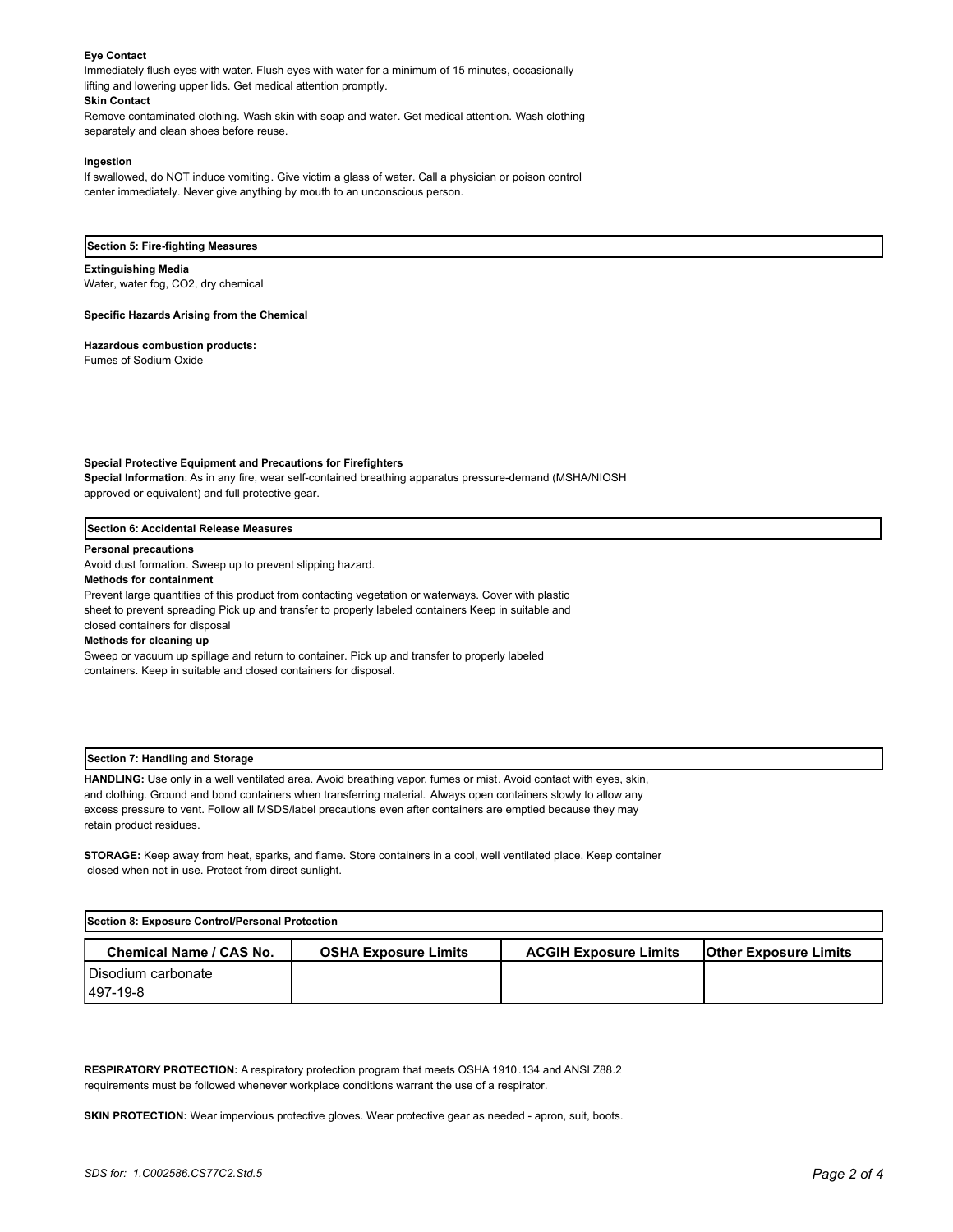**EYE PROTECTION:** Wear safety glasses with side shields (or goggles) and a face shield.

**OTHER PROTECTIVE EQUIPMENT**: Facilities storing or utilizing this material should be equipped with an eyewash facility and a safety shower.

**HYGENIC PRACTICES:** Do not eat, drink, or smoke in areas where this material is used. Avoid breathing vapors. Remove contaminated clothing and wash before reuse. Wash thoroughly after handling. Wash hands before eating.

## **Section 9: Physical and Chemical Properties**

**Autoignition temperature:** Unknown **Decomposition temperature:** Unknown

**Freezing point:** Unknown **Solubility:** 33.2% Maximum **Boiling range:** Decomposes **Flash point:** Unknown **Evaporation rate:** Unknown **Flammability:** Unknown **Explosive Limits: Unknown <b>Specific Gravity** Unknown **Specific Gravity** Unknown **Viscosity:** Unknown **Grams VOC less water:** Unknown **Appearance:** White granular **CODO EXECUTE:** Odor: odorless **Vapor Pressure:** Unknown **Odor threshold:** Unknown **Vapor Density:** Unknown **pH:** 11.4 (1%solution) **Density:** Unknown **Melting point:** 851°C

**Section 10: Stability and Reactivity** 

**Chemical Stability: STABLE** 

**Incompatible Materials**  Aluminum powder, acids, fluorine, molten lithium **Conditions to Avoid** Unknown **Hazardous Decomposition Products** Heated to decomposition, it emits fumes of sodium oxide.

**Hazardous Polymerization**

Hazardous polymerization will not occur.

**Section 11: Toxicology Information**

# **Mixture Toxicity**

Oral Toxicity LD50: 4,090mg/kg Dermal Toxicity LD50: 2,210mg/kg Inhalation Toxicity LC50: 2mg/L

**Routes of Entry:** Inhalation Ingestion Skin contact Eye contact

# **Effects of Overexposure**

**Emergency Overview** Harmful if swallowed. May cause skin and eye irritation. **Acute Health Effects** Contact with eyes or skin may result in irritation. Ingestion may result in gastric disturbances. Inhalation may irritate the respiratory tract.